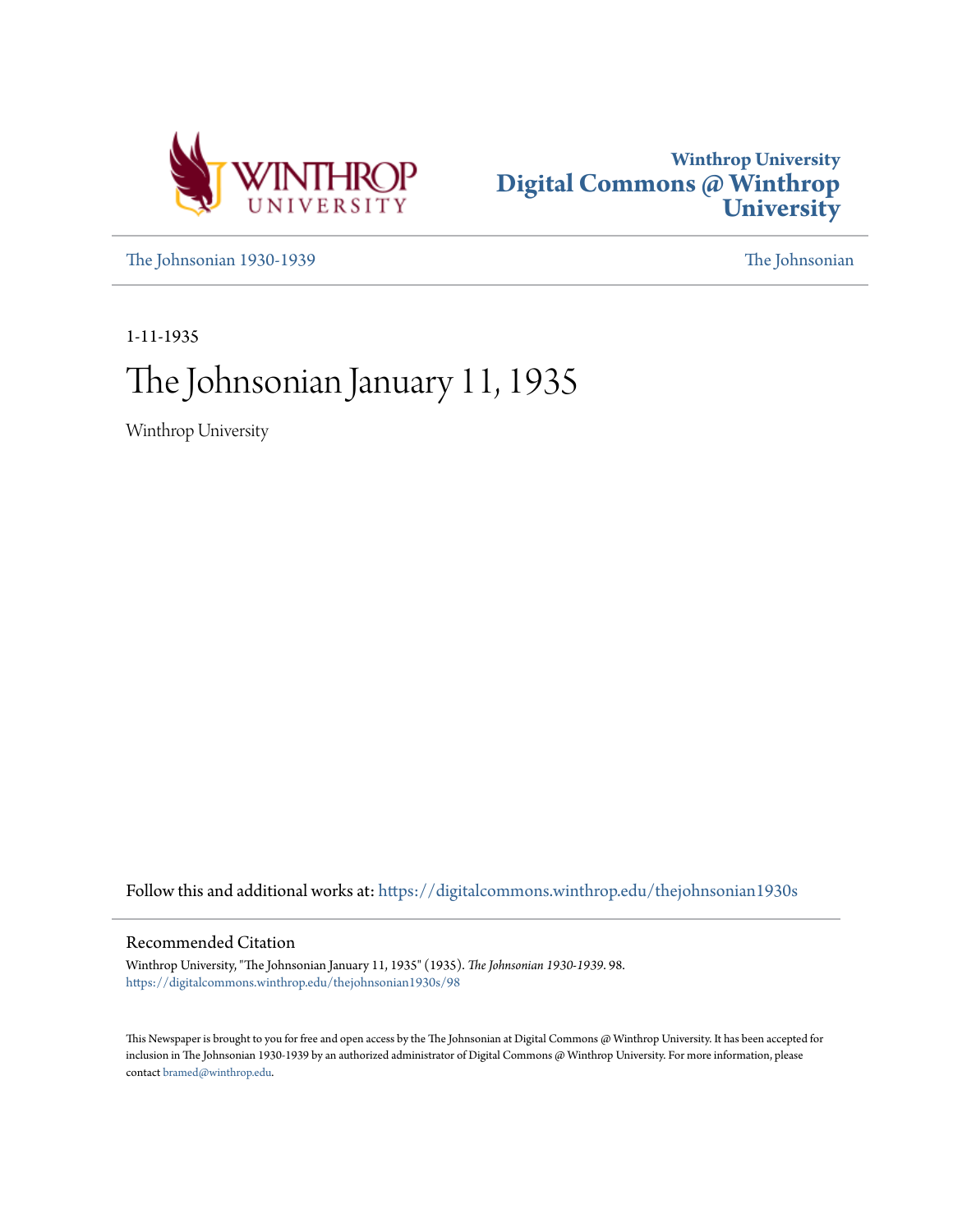# The Johnsonian SUBSCRIPTION, SLOP A TEAR

VOL. XII; NO. II

# **WINTHROP'S FOUNDER IS HONORED** TOMUNSON TO SPEAK EDITH GORMAN AT ON "SOUTH AMERICA"

### $d$  Jour eler to Present Illustested Lecture

ARTIST COURSE NUMBER Edith Corman, presi

Official Lecturer of New York sague of Political Education to Appear at Winthrop

ward Tomlinson, journalist, and to Jan

broadcast from WBT, Character, con-<br>day, January 13. The program will con-<br>and all compositions by Friml, "Will Young Democrats Study" hy," and "Giannini Mis.

# **NATIONAL MEETING** alist and Dr. D. L. Marsh, President of

Boston University, Addresses Group

nt of the I EGIKI Ownman, president of the suc-<br>dent Owentment Aasociation, repre-<br>sented Winthrop College at the annu-<br>al meeting of the National Student<br>Pederation of America in the Parker Sleuse at Boston, Mass., December 28

"Old Age Pensions"

Nancy Creating Manufacturer Many Creating presidents of the Young<br>
Rock Hill Minister Democratic Manufacture of the order of the Stone<br>
The Reverend Mr. W. J. Rod, pastor de club Testeday afference, January<br>
The Reverend M



| 12:30-1:15     |                |
|----------------|----------------|
| $4:00 - 6:00$  |                |
| $6:30 - 7:00$  |                |
| $9:50 - 10:20$ |                |
|                | <b>Thursda</b> |
| .              |                |

 $\begin{tabular}{l|c|c|c|c} \multicolumn{1}{c}{\textbf{SCOPCS-}\textbf{IN} & $\textbf{L}_1$}\\ \multicolumn{1}{c}{\textbf{N}} & \textbf{a} & \textbf{y} & \textbf{y} & \textbf{z} & \textbf{z} & \textbf{z} & \textbf{z} & \textbf{z} \\ \multicolumn{1}{c}{\textbf{s}} & \textbf{h} & \textbf{h} & \textbf{h} & \textbf{h} & \textbf{h} & \textbf{z} & \textbf{z} & \textbf{z} \\ \multicolumn{1}{c}{\textbf{s}} & \textbf{h} & \textbf{h}$ 

Aristo avance avantamental aristo avantamental aristo de Malghis of the Reand Table, the gang du permanental contract continues of King Arthur's court.

# SENIOR ORDER ELECTS PEABODY PRESIDENT **FOUR TO MEMBERSHIP**

uise Bennett, Anne Mo Carolla e Shaw, Frances Wytle Receive Honor

Edith Gorman, Pres dent of Benk Order, announced the election of four new members to Senior Order. to Winthrop Pays Tribute to David r members include Louise St. 2006.<br>ne Mova, Garoline Shaw, and<br>noss Wylie. Formal initiation will Pro take place at midnight, Saturday, Jan-<br>uary 12. take pla

Dr. Shelton Phelps will represent complete must be fulled with the Register of the terms in the terms in the likewise at the terms in the likewise state and the terms in the likewise of the state of the state and the stat lanta, Georgia.

, querussion la<br>age in Two D

**DELIVERS ADDRESS** Dr. Bruce Payne Treats History of Education For

Wome

SERVICES AT CRAVE

Bancroft Johnson, First Preside nt.

Dr. Bruce R. Payne, President<br>George Peabody College for Teach

CALL/DAR OF EVENTS 5:00--U. D. C. Parlor of South. son Hall<br>Wednesday<br>-Chemistry Club, Curry Liter-<br>ary Society Hall.

inne of Ring Arthur's court.<br>
Menjon himself is Arthur: and Northur and Northur Theorem Guineers.<br>
Nies Marker risks in on a fully limit particular according<br>
Arthur risks in on a fully continued by the symmetric<br>  $\sim$ Art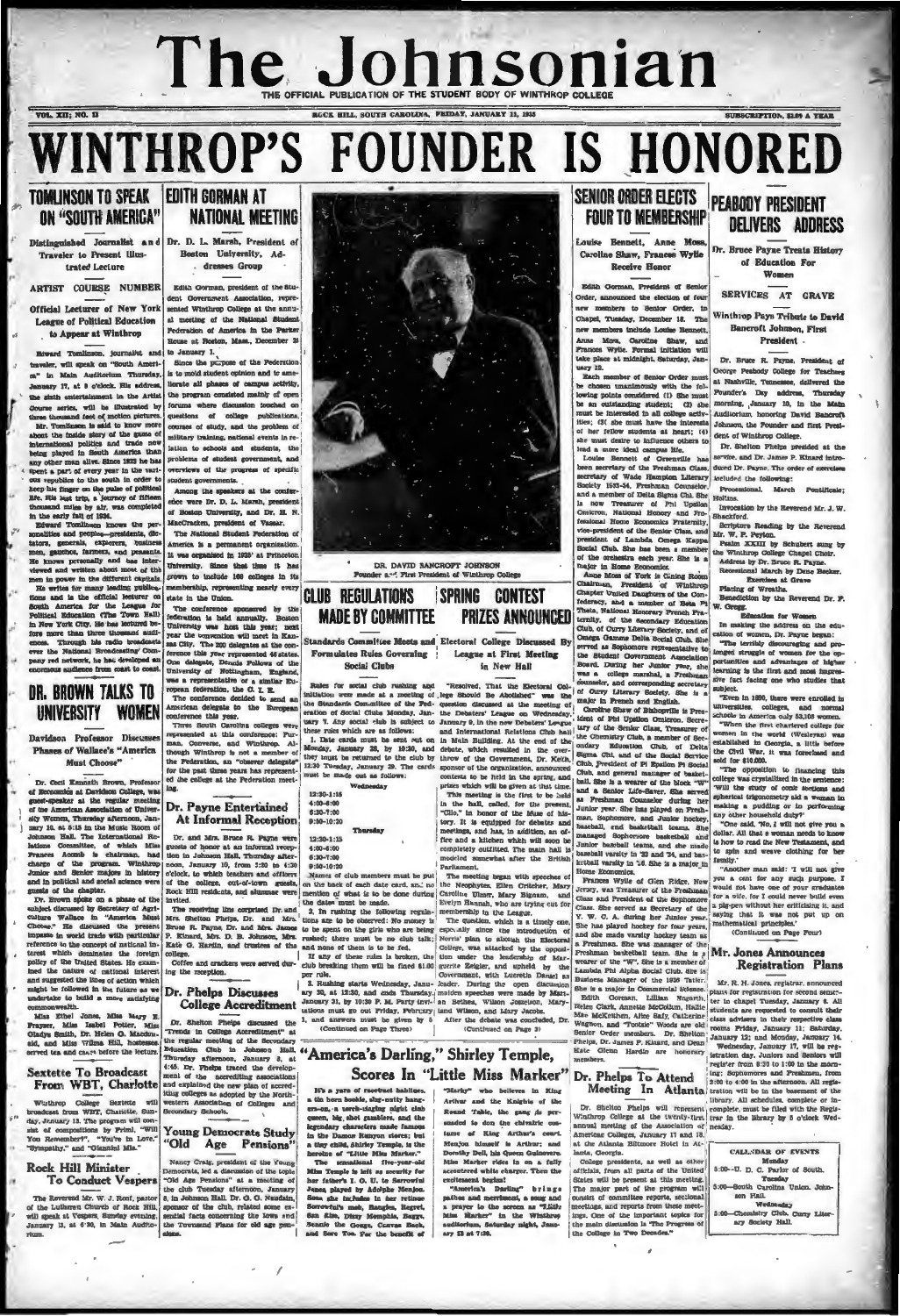THE JOHNSONIAN

ed as second-class matter November 21, 1923, under the Act of March 3<br>1979, at the postoffice in Rock Hill, S. C.



**Daddy** 

**FRA Inv** 

your neighbor's lap?"<br>"Be vary courtecus.

**Purely Person** 

nd library metho

ted exa

### of Bouth Care

| <b>EDITORIAL STAFF</b>                 |
|----------------------------------------|
|                                        |
|                                        |
|                                        |
|                                        |
|                                        |
| i be                                   |
| <b>BUSINESS STAFF</b><br>i m           |
|                                        |
|                                        |
|                                        |
|                                        |
|                                        |
| or reasons or app. Circulation Manager |

## PRIDAY, JANUARY 11, 19

## THE LENGTHENED SHADOW OF THE MAN

The LENGTHENENED SHADOW OF The memorial to the founder<br>and first president of Winthrop College, David Bancroft Johnson.<br>Although we have chosen one particular time in which to pay a<br>tribute of respect and admiration to the the education of women in South Carolina than any one else ever<br>has or perhaps ever will, we feel that the College stands through-<br>out the year as a memorial to his life and work. There are tangible<br>things hereabout which sonian itself is a memorial.

sonian itself is a memorial.<br>
Besides these things which we can see and know, however,<br>
Besides these things which we can see and know, however,<br>
there are intangible reminders of him. The whole split of Win-<br>
throp Colle st a monument.

is almost a monument.<br>We feel, therefore, that it is fitting that we pause each year<br>for one day to pay tribute to David Bancroft Johnson, a man who<br>still lives in the great work which he accomplished. Emerson<br>might well h

## "LET'S GIVE THREE CHEERS"

often, perhaps, the function of an editorial is to criticize:<br>mendation likewise lies within its forte. The Johnsonian Too often, perh yet con yet commendation inceverse lies within the torte. Insel of the comment most favorably. The prevalent belief is that real school spirit exists only when one can gallop down the field with a pigskin tucked under one can gall

As far as Winthrop is concerned, we think that this theory is blasted. The Johnsonian has observed this year particularly that the wholehearted school loyalty of the college personnel is most evident, and we would like to comment it highly. Every college-<br>wide activity that the administration has sponsored has been loyally backed by the whole student body. The faculty and officers<br>have aupported us "to the last ditch" and have aided us in carryhave aupp ing to fulfillment plans for making college life more vital. Heads of organizations report that they have never worked with a group<br>of girls more cooperative or more eager to make that particular

of graphizations report that they have never worked with a group<br>I and "an some schemation and the properties of properties of properties of properties are consider to Winthrop.<br>
To ENROLL OR NOT TO ENROLL (1992) and "The

some value; but mine cances out of ten, we snail, regret every so called "crip" which we have taken.<br>Often we are inclined to register for a course because it comes at a convenient hour. Especially in physical education, w should know how to swim for example, and yet there are only a few of us who take swimming for recreation and enjoyment. Each of us should learn some team game, some individual game which may become a hobby, and some rhythm. We should take all these points into consideration before we recklessly say, "Give me a physical ed third hour Monday!"

physical ed third hour Monday!"<br>
The Left and And that's the reason, we dave to say.<br>
He's sign up for course which will be of lasting benefit.<br>
He's sign up for course which will be of lasting benefit.<br>
Thus a day:<br>
Thus

THE JOHNSONIAN The entenate will enter one by one **WINTHROP.** done,<br>Their standings posted on g WEEK BY WEEK **TERR DRUG** By eminent local psychol logists. And each assigned to his proper cage (With Apologies to McIntyre) bs: Dr. Jarrell says h By the peror will engage. now known exclusively as "Nell's now known checkulerely as "Atelli and her mean the Postelland and the Postelland and the Postelland contents and the Postelland and the mean of the contents of the content of the content of the content of the content of t The monk and the elep **BIGGERS BROTHERS, Inc.** they're smart. But our pet director will have a heart; **Wholesale Dealers He'll** make the pedagogues set som store on<br>The poor old jackass, that worthy Fruits, Vegetables and Country Produce 501-3-5 S. College Street And map out of es they're fit to do  $= 1.3137$ For him and the la \*\*\*\*\*\*\*\*\*\*\*\*\* The dumbest beastie will have hi chance,<br>His bent to cultivate an<br>The beaver will enter **THACKSTON'S** The best description we've courses,<br>The mole to mining will, turn his<br>forces; ard in a long time: Eddie Cant sard in a long time: Eddie Canton<br>ga a duch a mouth hig smough to<br>ga a duch" . . . It is a ground at<br>orious feeling to take a cut when you<br>al in the notion. . . Things we can<br>without: People who hardduce the<br>estler as "one anta da Where there's Beauty we take it. Where there's None we make it. In d te up to da In domitories quite<br>Our bears will do no or but hi Even the polecat, that rogulah elf, **Shall feel quite free to express hims**<br>We'll count on the monkey's cam ection."<br>Punch or some other magazine<br>aybe says: "Pootball, they find<br>us invented in mediaeval England by<br>Idlers kicking a skull. In this en-**Your Car Needs Attention!** To get us publicity in the p<br>And keep our names in the p<br>The psychological Zoo of Ch ad by names in the pu<br>teal Zoo of Chit stened age, of course, the skull is no longer detached." And then this sage remark: "Some<br>grumble because they don't get what's<br>coming to 'em; others, because they **BLUE SPECTATOR** da"<br>
"The Literary Digest remarks: "For a charge, our lauder and back end back<br>
alone buttons with no obit on them."<br>
"If you've seem ta histy, you've heard<br>
Dia one, but we like it a lot:<br>
Eliquette: "What would be the pr Mr. Blue Spectator is becoming discouraged. Every time he noses are saking for the choicest bits of gossi same that is matched and a product our couply couply and the issue of the last and a production of the point of the point of the point of the point of the point of the point of the point of the point of the point of the p be is met with a startling so ouble you for the duck?" May<br>Purely Persons! Note: **SADLER-NEELY MOTOR CO.** al Piffle: One of our vorite prople: Miss Fannie Watkins methods age what with the and library methods age what with the following as the basis with the following and too the best performed of the pear: The Barrels of Wingols of Robinson<br>is the total mass of Robinson and the following and the pear: The great-<br>Now I know it isn't.<br>'Cause I has gone to where you ain't,<br>'Cause I has gone to where I isn't!'<br>Have you seen Alice Safy trying to<br>see infinity (that is, the back of her<br>that in make on mirrors) has imposed to **Thrift Sale!** head) in a make up manus<br>it! ... Ora Belle wante to kn or? Just try w 1f w **McCRORY'S** ne at the sa can lo ve and hate some can love and hate someons at the<br>time. Any answers to this perpl<br>problem will be greatly apprecia<br>her box number is 456... On 81 On Rund night Miss Georgie had to r night Miss Georgie had to remind that the Solemburgh<br>from particularly due to be Solemburgh (as consequently) also was all<br>day-consequently also was a drawn name of the Michael Wilhiren particular<br>diamonds given for Christ ed he Music," "The Continental," "Stay 'As<br>Sweet As You Are, "Two Cigareties in the Dark," and "You're the Top."<br>the Dark," and "You're the Top."<br>Punch contributes: We have nothing<br>to any shout that story of an artist who painted a cob-web on the celling<br>so realistic that the maid spent hours<br>trying to remove it except that there young genuerana rom Unaresson has<br>been caught up with hy the three young Winthrep ladies to whom he<br>writtes--mane of them knew he wrote<br>to either of the othern. . . . Did you<br>hear that any club which breaks rushmay have been such an artist, buttere never was such a maid. have been such an artist, bu has worn the same pair of to ,,,,,,,,,,,,,,,,,,,,,

Near that any club which hereads runk-<br>range regulations will be fined one dedicated in the conduction of<br>the regulations will be fined one dedicated in the Johnsun<br>star)  $r$ . Conducting the sum of the property, religit r A cultured mund not only appraise<br>judiciously, but also delights in thing<br>true, just, lovely, and honorable.--Re nine Coffin Jenry Bl **SECURESCESSERIES** at out of date ata other equ<br>nd in the da uk.

from **Rock Hill Hardware** Company

**TARBULANARRESHARGER** \*\*\*\*\*\*\*\*\*\*\*\*\*\*\*\*\*\*\*\*\*\*\* Improve your car's performance with

equipment from-**MARSHALL OIL COMPANY** 



122 E. Main Bl.

 $\lambda$ 

J.

 $\overline{\phantom{a}}$ 

 $\epsilon$ 

Drive a Dodge and Plymouth!

**ANNOUNCING JANUARY** 

Are you wise enough to buy now?



## 4 Photos 10c 4 poses finished in 4 minutes 4 Photos (21/2x31/2) 25c Finished in 24 hours **BROWNIE STUDIO**

Next to Long

How to Be Beautiful ... Croquinole End Permanents \$2.50

Shampoo and Finger Wave... 50c Eyebrow and Eyelash Dye.... 50c Facials...........50c and \$1.00

## **WRIGHT'S BEAUTY SHOP**

The Barbecues that students the college over take delight in eating-Johnnie's Barbecues!

## **JOHNNIE'S PLACE**

Winthrop Girls Especially Welcome Caldwell Street

**Start a Savings Account Now** 

No better method of saving has ever been devised than<br>and loan plan. Why not open an account with

OUR BUILDING AND LOAN ASSOCIATION

teral Nome Lean I Phone 758

# where the same of the same of the same of the same of the same of the same of the same of the same of the same of the same of the same of the same same of the same same of the same same of the same same of the same same of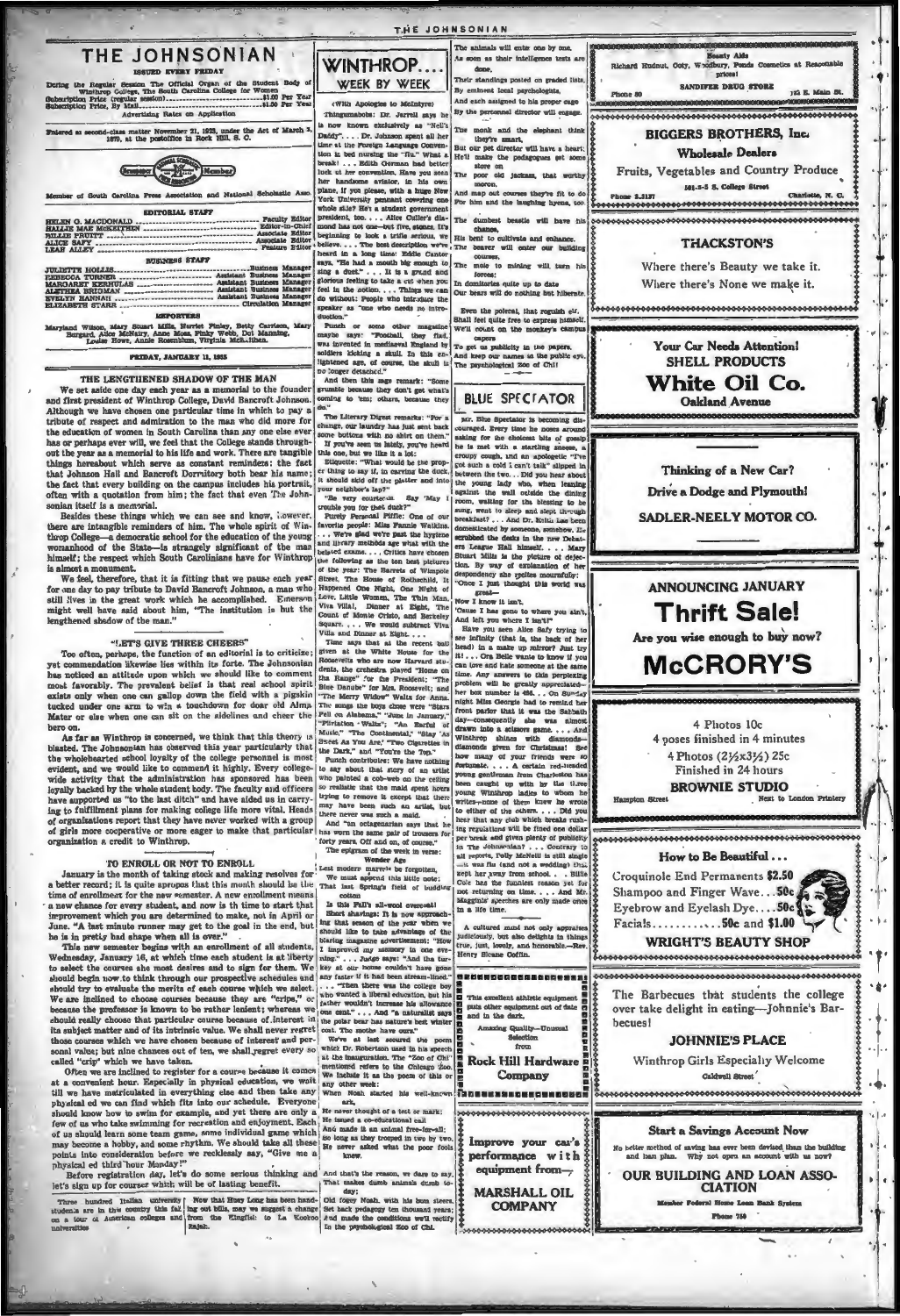**Distingui** d Educators From Many InstitutionsPurticipate in 'Honoring First Pres-

## **Ident**

er's Day was first celebrate nformally, January 10, 1921, when<br>President D. B. Johnson was honored at a birthe

Clear spoke, and Mile Bonard of Trus- Department the spoke for the Fractier disk and the Spoke for the Bonard of Trus- (The Allian Space of June 21 Bonard of Trus- (New Allian Space of June 21: 1994), a petition was Place

and.<br>Each year since the day was set.<br>Hop, a distinguished speaker has ad-<br>tesed the students and guests of the<br>Hege. In 1922, Eugh S. Magill, Field National Edu n Asso poke; in 1923, the Hon<br>Daniels of leigh, North hus Daniel<br>Ina, former<br>y of the Na<br>hip, Editor<br>n, Massach<br>Chandler, l ted Fits  $-8$ erly United States Sec-<br>Mavy; in 1924, Dr. H. E.<br>pr Journal of Education.<br>chusetts; in 1925, Dr. J.<br>. President William and er, Pre A. O. O College; Prencent Williams<br>College; In 1926, Dr. Ma<br>Brittain, President Clea

von.<br>In 1927, the customary observe In 1927, the customary observant of<br>Founder's Day was postponed until a<br>ster date, when President Coolidge<br>and been invited to attend. Teachers, nd staidents brought gree Dr. Johnson by means of

ings to Dr. Johnson by means of Capital Cornelists.<br>
Dr. Ramy Rohe Mockenkon, Prest<br>
Dr. Ramy Rohe Mockenkon, Prestand estimated for Marker College, made the principal<br>
and settings in 1932. Professor Patter-<br>
space of th raity of South Car

1971.<br>Mar. Robert Burton House, Executive<br>Becrelary of the University of North Darubina was the speaker in 1939. Dr.<br>Thomas P. Harrison, Professor of Eng-<br>Ish, North Oarollius State College. h Camilin spoke in 1934; r. Bruce R. Payne, Pr. Silege, in 1935. eddent Per

Where there's Pep

there's energy! En-

ergy comes from

 $f$ ruit — eat all vou

Rock Hill Fruit Co.

**Staple and Fancy** 

**GROCERIES** 

Fruits and

Vegetables

**SIM-PLEX** 

**GROCERY** 

Groceries for dis-

criminating people.

**ELDER'S STORES** 

Stop by on Your

Way Home

pick the flowers that

A person looking for flower

knows she has found what she wants when she goes to

Reid's Flower Shop

from Reid Flower Shop!

can!

Patronize One Adv

dents were presented in recital Wednesday afternoon, January<br>9. The following program was given:<br>Gcarf Dance (Chaminade)-Mary

**By Music Students** 

**Recital Presented** 

Carolyn Ulmer. Valse Elizabeth Welch.

 $(Arenaky)$  - Eli

Rhea<br>Etu Rhea Thomas.<br>Etude P (Mendelssohn); Sch<br>Mendelssohn)--Efizabeth Tester.<br>Vaise Arabesque (Levitzaki)--

Sistare.<br>
Fisheron's Song (Godard)--Matrel Hill.<br>
Nocturne (Curran); MyCady Walks in<br>
Loveliness (Charles)--Ethel Faria.<br>
A Fragment (Mendelssohn-Caspar);<br>
Coming of Spring (Palmgren)---Chrisline Brown

Novellette P (Schumann)-Juli

Dr. Naudain Chosen **Chemistry Club Head** 

Criminal Communication of the Criminal Criminal Criminal Criminal Criminal Criminal Criminal Criminal Criminal Criminal Criminal Criminal Criminal Criminal Criminal Criminal Criminal Criminal Criminal Criminal Criminal Cri Products Company, Hartsville, alternate councilor; H. E. Shiver of Converse, contributing editor of the Journal of Chemical Education; M. W. Corol J. J. Therefore, C. A. Haskew, of Land College, and H. S. Hunter of Clen<br>College, senate of chemical education

# Dr. Johnson Delegate<br>To Language Meeting

Dr. Elle beth Priench Jol

Prof. Gore Plays Violin Selections

Professor Emmett Gore, accompanied<br>by Miss Ermine Willfong, played the<br>following selections in chapel, Priday,<br>January 4: "Romance," by Wienlawski;<br>Shutawe," by Wienlawski; and<br>"Spaniah Berenade," by Wienlawski; and<br>"Spani Kreisler.

CLUB REGULATIONS<br>MADE BY COMMITTEE

Continued From Page One)<br>o'clock that afternoon. A party may be<br>given any time before formal olds go

4. Formal blds must be sent out W (ay, February 8, by 10:30 A. M. and **UTURNER** 

answers must be myde by 5 o'clock<br>that afternoon.<br>5. Initiation begins Thursday, Pebruary 7, at 12:30 and ends Priday, Pebruary 7, at 12:30 and ends Priday, Pebruary 8, at 10:30 P. M. Pormal ban-<br>queta may be given any tim

initiation. due cards, and<br>formal bids must be submitted to<br>formal bids must be submitted to<br>pelma Burgess at 1 Nerth by \$:30 of<br>the morning that they are to be standards<br>out. This is absolutely necessary.<br>Clemmittee and t

out. This is absolutely necessary.<br>Countility and their represented on the Standards<br>are as follows: The Phi, Catherine are as follows: The Phi, Catherine<br>Wagnon (President of Standards); K. O. N., Delina Burgesse Creation No. 1991, A. O. D., Bolder Cone; B. K.<br>Tengue; B. A. D., Minnle Green<br>Moore; O. G. D., Sara Crosson; Kapp moore; O. G. D., Sara Crosson; Kapper, Phi, Copie McGrary; B. T., Jan

Patropine Our Advert

The Young Democrat Club will spon or a dance to be given in the gym nasium Saturday night, January 12.

THE JOHNSONIAN

are a dance to be given in the gram-<br> $\pm$  and the symmetric and the symmetric material mass<br>increase and the symmetric symmetric symmetric symmetric symmetric order<br>and our point of the symmetric order of the symmetric or rd committee.

record commuttee.<br>
Dormitory chairmen are North, Lib<br>
Oregg: South, Amas Marion Bushee;<br>
Bancroft, Janie Sharpe; Roddey, Sarah<br>
Touchberry; Breazeale, Lib Eerbulas.

Winthrop Alumna Has **Washington Position** 

ell, '34, is now a Marjorie Ra

Marjorie Russell, "As is now con-<br>real-space with the legal department of the Better Bousing Division of the National<br>mergency Russian Technology Russian better model and the best-<br>bendes are to weaking<br>toon. D. C. In the

## **Social Service Club Discusses Busines**

us was discussed at a me Business was discussed at a meeting<br>of the Social Service Glub in Johnson<br>Hall Monday, January 7, at 5 oclock.<br>Plans were made for members who will<br>go to the mill playmound for the next<br>few weeks. A openities was appointe

**SPRING CONTEST** 

out ones recommen decommer, for the<br>bunder or Sephemore class, for the best<br>after-dinner speaker, for the best read-Junior or Stephamore class, for the best party and a different<br>matrix position, for the best reader of a speech from the Congression<br>in Record, for the best reader Record, for the best dehaber from the<br>Junior class, for t

Jewelry Store, Wright's Besuty Pariot.<br>Co., Belk's Department Store, Tucker<br>Rock's Laundry and Dry Cleaning,<br>Good Drug Company, and The Smart

day after ons, particularly, the hopes you will o chatter) and the control of the control of the control have been the lower box. Graham presented to column the control and of the control and of the control of an orientation of the control of the control of the control o

News-Y's and Other Y's

ya, e

 $m = 25m^2$ 

tressed up **Council Members Study** Modern Mathematics

was the subject of the program pre-<br>sented by the National Council of the sended by the National Council of the<br>respect of Mathematics  $\alpha$ ,<br>endogs afferment on Mathematics  $\beta$ , in Johnson Hall, Elen<br>non- January 8, in Johnson Hall, Elenary follows of the matrice in Architecture<br>" and Elizabet

Basketball Club

**Miss Mims Hostess** 

Miss Ploye ce Adama Mims enter-Miss Florence Adams Mins enter-<br>Line the students of her Sophonore<br>English Class at a New Year's Parity<br>Suturday, January 8, in Johnson Hall.<br>Miss Mins related "A Ohiese Love<br>Story." Virginia Lancaster won the<br>prize for wi English Cla

Patronize Our Advertisers

Are you driving a car with dangerous brakes brakes that cause many accidents every year? Ask **REID'S SERVICE STATION** 

to prepare your car again danger.

# **BELK'S**

Attractive new twin Twin<sub>S</sub> ers in white and bright spring shades. Green,<br>coral, peacock blue and yellow in novelty weaves ....... . .................... 2.95 Navy blue knitted jackets, fitted styles with zippers ................................... 2.95 Smart new flannel bath robes in red, blue, 

Ladies' lace trimmed fitted slips 1.00 and 1.95

Panties made to fit ..............  $.50<sub>c</sub>$ 



There's means that you get your music

**WORKMAN-GREENE MUSIC** 

**STORE** 

Are You II **IT annottie he as** 

**NES. POACH** 

FIRE!

In thinking over the many people in Rock Hill who do not carry adequate fire insurance protection, the folks at Winthrop and those connected with the College came to the minds of the management of this Company.

Fires are no respectors of persons, institutions, buildings or localities. A fire may come your way most any time. We respectfully suggest to our Winthrop friends that they look up their policies and ascertain if they are adequately protected. If not, we offer them the additional protection at a cost they cannot afford to be without.

We are especially and respectfully recommending to those who do not have their "belongings" insured to protect themselves against loss by fire with a policy issued by this Agency.

**INSURANCE DEPARTMENT** Peoples Trust Co. ROCK HILL, S. C. R. T. FEWELL W. L. JENKINS